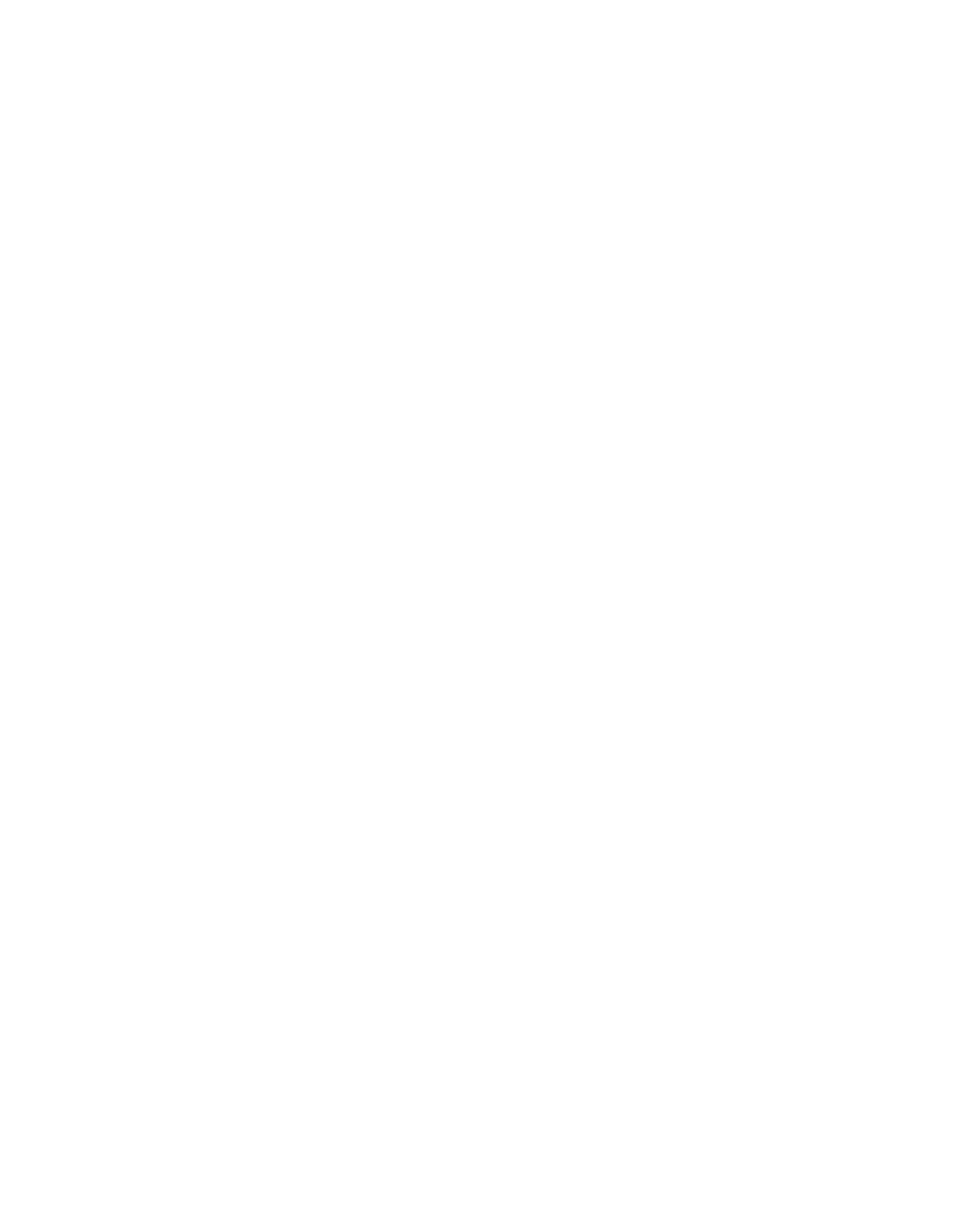**[THE CALCUTTA SURVEY ACT,**   $1887.$ <sup>1</sup>

Ben. Acl III of 1884.

REPEALED IN PART

**SUPPLEMENTED** 

Act I of 1903. f Ben. Act IV of 1894.

AMENDED

Ben. Acl I of 1939.

(a) The Government of India (Adaptation of Indian Laws) Order, 1937. (h) The Adaptation of

Laws Order, 1950.

*{2nd February, 1887.]*

#### *An Act to provide for a Survey of the Town of Calcutta.*

WHEREAS il is expedient to provide for the survey and demarcation of land in the town of Calcutta;

| It is hereby enacted as follows: $\hat{o}$                                                                                                              |                        |                                                              |
|---------------------------------------------------------------------------------------------------------------------------------------------------------|------------------------|--------------------------------------------------------------|
| This Acl shall he called the Calcutta Survey Act, 1887;<br>(Commencement.)—Rep. by sec. 4 and the Third Sch. of the Amending Act,<br>1903 (I of 1903).  | Short title.           |                                                              |
| It extends to the (own of Calcutta within the local limits of the ordinary<br>original civil jurisdiction of <sup>3</sup> [the High Court at Calcutta]. |                        |                                                              |
| In this Act, unless there be something repugnant in the subject or<br>2.                                                                                | Local extent           |                                                              |
| context, ô                                                                                                                                              |                        |                                                              |
| "survey" includes identification of boundaries and all other                                                                                            |                        |                                                              |
| operations antecedent to, or connected with, survey:<br>"Superintendent" means the Superintendent of Survey under this Act:                             |                        |                                                              |
|                                                                                                                                                         |                        | "land includes anything attached to the earth or permanently |
| fastened to anything attached to the earth:                                                                                                             |                        |                                                              |
| "premises" means any land described as such in the registers of the                                                                                     | "superinten-<br>dent". |                                                              |
| Corporation of the town of Calcutta or as a holding in the registers of                                                                                 |                        |                                                              |
| the Calcutta Collect orate:                                                                                                                             | "land".                |                                                              |

"owner" includesô

|  |  | (a) the person having permanent interest in any land or premises; | "premises". |
|--|--|-------------------------------------------------------------------|-------------|
|--|--|-------------------------------------------------------------------|-------------|

(b) an agent of, or manager on behalf of, such person;

"owner". 'LEGISLATIVE PAPERS ,  $\hat{o}$  For Statement of Objects and Reasons, *see* the *Calcutta Gaztlteaf* 1886, Pi. IV, page 141; and for Proceedings in Council, *see ibid,* IS86. Supplement, pages 2481,2531; *ibid,* I SB7, Supplement, pages 91 and 98.

Substituted for the wants 'Her Majesty's High Court of Judicature ol Fori William in Bengal" by para. 3 and the ElevenihSch. of the Adaptation of Laws Order, 1950.

ADAPTED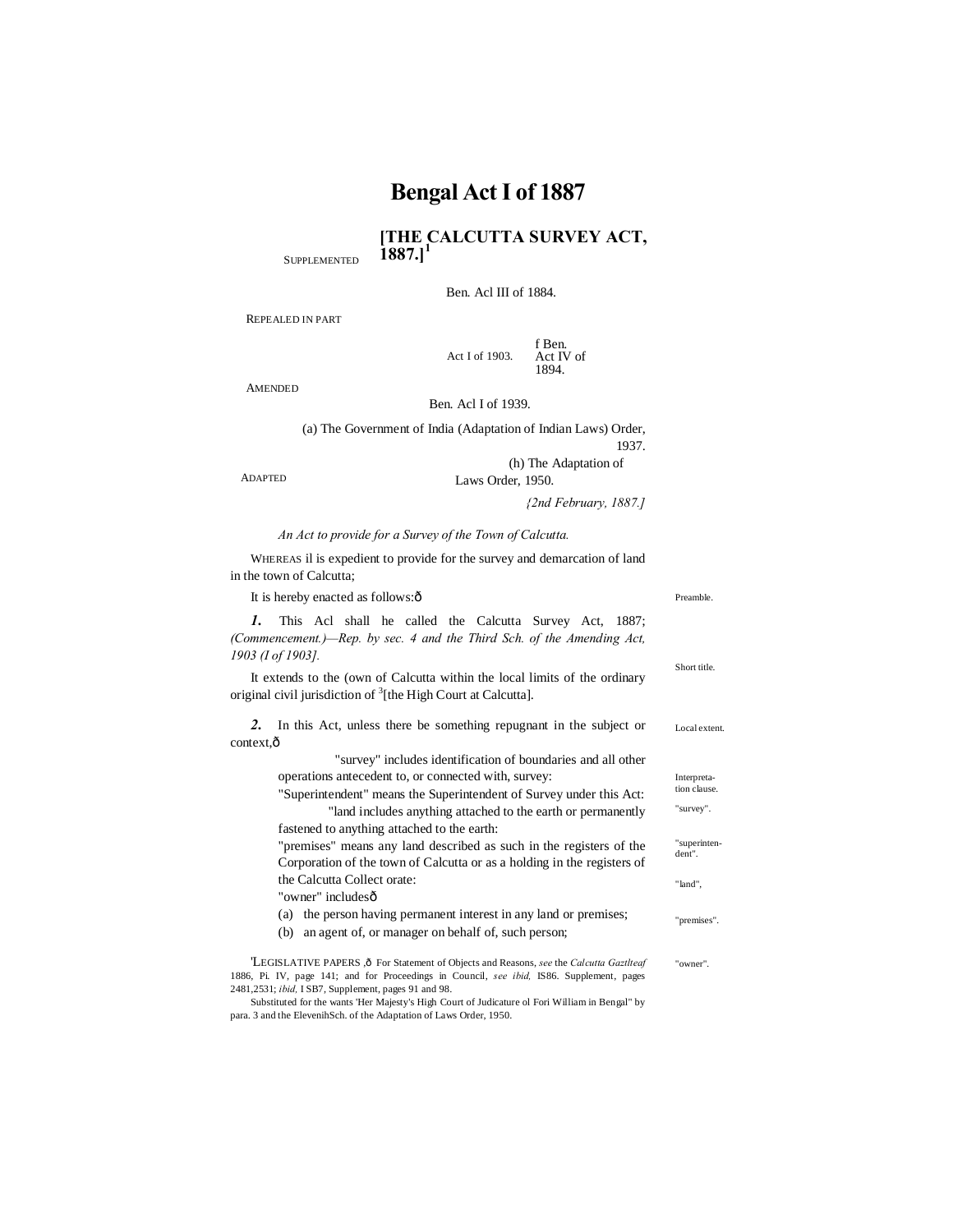#### *(Sections 3-6.)*

(c) a trustee of such person;

(d) a body corporate in which land is vested by operation of Statute.

*3.* The '[State Government] may, whenever it thinks fit, order, by a notification in the ! [*Official Gazette],* that a survey shall be made of the lands situated in the town of Calcutta, and for such purpose may appoinl a Superintendent of Survey, and one or more Assistanl Superintendents of Survey.

The Assislant Superintendents of Survey shall exercisc such powers as may be delegated to them by the Superintendent.

Superintendent may enter upon land,

Superintendent to give noticc before entering on land.

*4.* The Superintendent of Survey shall, for the purposes of this Act, have power, either by himself or by an Assislant Superintendent of Survey or by other officers employed in the survey, lo enter, between the hours of sunrise and sunset, upon any land or premises within the local limits aforesaid, without being

liable to any legal proceedings whatsoever on account of such entry, or of anything done on such land or premises in pursuance of this Act; Provided that no such entry shall be made upon lands or premises which

may be occupied at ihc lime, unless with ihe consent of the occupier thereof, or without previously giving the said occupier twenty-four hours' notice of the intention lo do so.

*5.* Before entering on any land or premises for the purposes of survey, the Superintendent may cause a notice in writing under his hand to be served on (he owner of the land or premises about to be surveyed, and on the owners of conterminous lands or premises, calling upon them to attend either personally or by agent on such land or premises, before him or before such officer as may be authorized by him in that behalf, within a specified time (which shall not be less than three days after the service of such notice) for the purposes of poiniing out boundaries, and of allording such information as may be needed for the purposes of this Act; and every person on whom such notice may be served shall be legally bound to attend as required by the notice, and lo give any information which may be required so far as he may be able lo give it.

*6.* If, after due service of notice under the last preceding section, any person fails to appear without showing sufficient cause to the satisfaction of the Superintendent, ihe Superintendent, or such officer as may be authorized by him, may proceed with the survey; and the person

Herons summoned Tailing ID appear arc bound by the survey.

'The words "Provincial Government" were first sobsliluted Tor the words "Local Government." by paragraph "1(1) or Ihe Government of India (Adaptation of Indian Laws) Order, 1937. Thereafter the word "Stale" was substituted for the word "Provincial" by para, *4{* 1) of the Adaptation of Laws Order, 1950.

<sup>J</sup>Thcsc words were substituted for the words *'Calcutta Gazette*" by para. 4(1) of the Government of India (Adaptation of Indian Laws) Order, 1937.

Stale Governmen may order survey and appoinl Superintendent.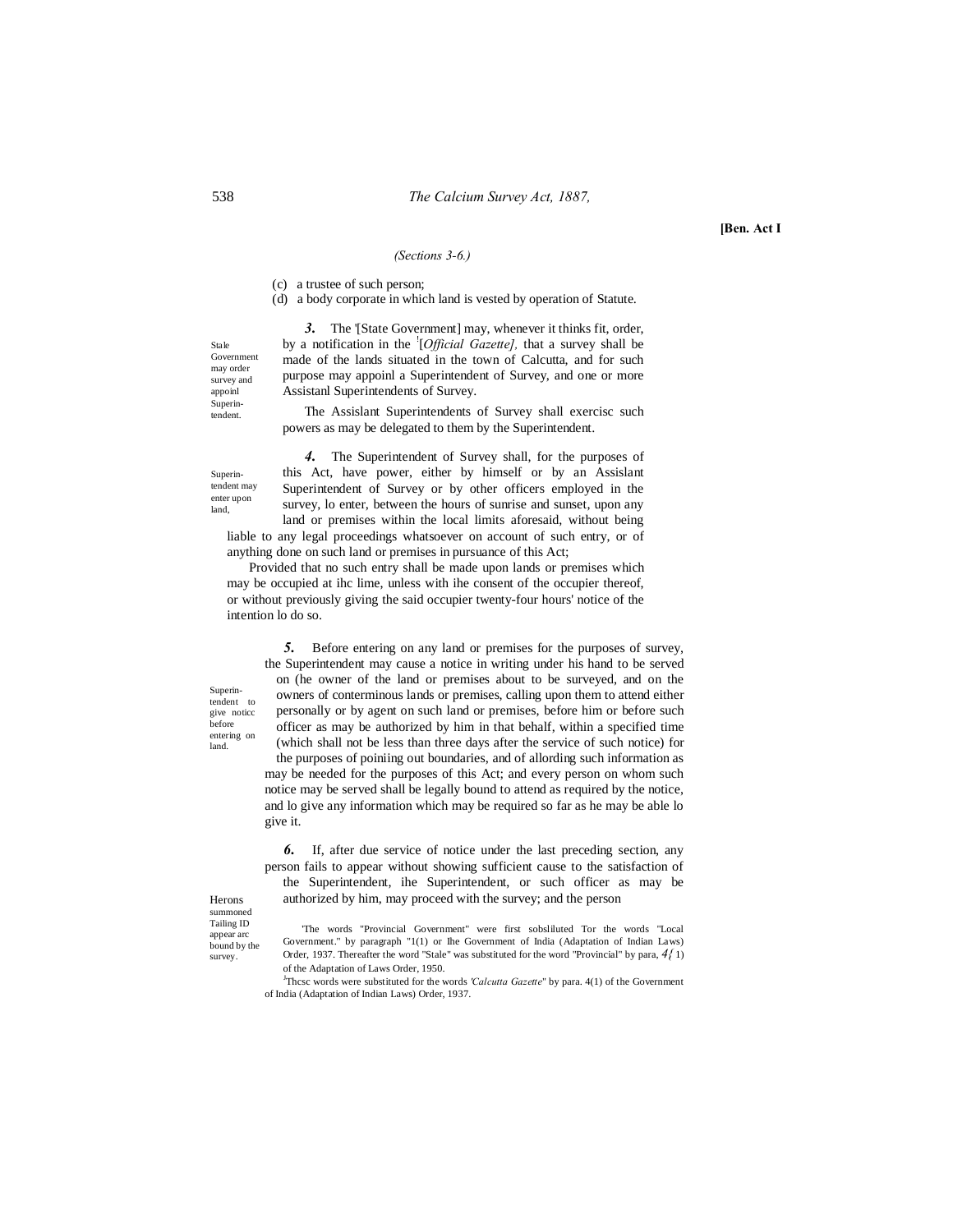of 1887.]

#### *(Sections 7-12.)*

who is so absent shall be bound by the results of the survey in ihe same manner and to the same extent as if the survey were made in his presence.

7. If in ihe coursc of survey ii shall come to the notice of the Superintendent that a dispute exists as lo any boundaries which should be surveyed, Ihe Superintendent shall cause an inquiry Lo be held by an Assistant Superintendent, as hereinafter provided, Tor the purpose of determining such boundaries.

**8.** When any dispute exists as to any boundaries, the Assistant Superintendent who may be authorized by the Superintendent in this behalf shall cause a notice in writing under his hand to be served on the parlies concerned requiring them lo appear before him, in person or by an authorized agent, on a specified day, and to produce evidence of possession of the land in dispute.

The Assistant Superintendent shall, on ihe specified day, or on such other day lo which the hearing may be adjourned, hear ihe parties, rcceivc the evidence produced by ihem respectively, consider (he effcci of such evidence, take such further evidence as he may ihink necessary, and without reference Lo the merits of the claim of any of such parlies lo a right to possess the land in dispute, decide which of Ihe parlies is in possession of the said land at the time of ihe survey.

9. For the purposes of the inquiry aforesaid the Assistant Superintendent shall have power lo summon and enforce ihe attendance of wi messes and compel the production of doc uments by ihe same means and in the same manner as is provided in ihe case of a Court under the Code of Civil Procedure, '[1908].

10. After the inquiry has been completed, ihe Assistant Superintendent shall pass an order in writing defining clearly the subject of dispute, and shall record his decision, and the reasons for such decision.

11. An appeal shall lie from any order passed by an Assistant Superintendent under the last preceding section to the Board orRcvenue, or to such other aulhority as lhe-[Slaie Government] may, by notification in the *^[Official Gazette*] appoint in this behalf if preferred within thirty days from the date of such order.

12. In every case of disputed boundaries the Assistant Superintendent authorized to hold the inquiry may, on the written

'This fig ore was inserted by s, 2 and the First Sch. of the Bengal Repealing and Amending Act, 1938 (Ben. Act 1 of 1939). *:*

*See* fool-noie 1 on page 538, *nine. 'See* foot-note *2* on pace 538. wife.

In ease of dispute. Assistant Superintendent i D hold an inquiry.

Proceduiein caseor dispute as to boundaries.

Power of Assistant Superintendent to enforce attendance of witnesses.

After inquiiy. Assistant Superintendent to record his decision, An appeal shall lie to the Board of Revenue.

Power to refer to aibi [ration.

Acl V of 1908.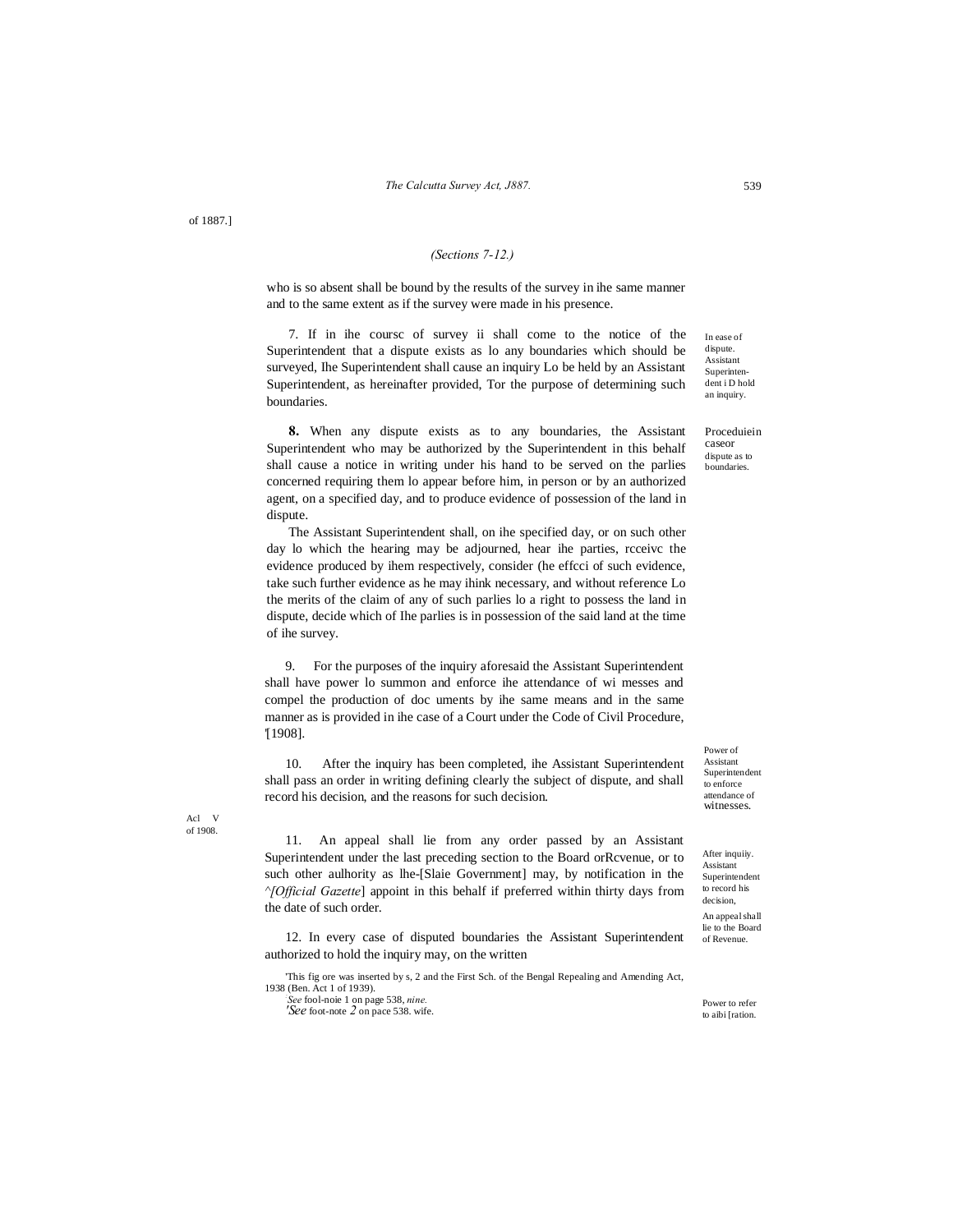## 540 *The Calcium Survey Act, 1887, (Sections 13-17.)*

application of the parlies, refer the dispute to one or more arbitrators nominated by the parties respectively, and shall fix such time, and allow such extension of time, as may seem reasonable for the delivery of the award:

Provided I hat, if ii appears to the Assistant Superintendent thai the '[State Government] or the Corporation of Calcutta is interested in any such dispute, he shall appoint, in ihe former case, the Collector or Deputy Collector of Calculla, and, in the latter case, the Chairman, Vice- Chairman or Surveyor of the Corporation, one of ihe arbitrators, unless the parties agree to such officer being appointed sole arbitrator.

On failure of on arbitrator load another may (reappointed,

13. Where an arbitrator nominated by a party refuses to act or becomes incapable o f acting by reason of death or other sufficient cause, the parly by whom he was nominated may, by a written application to the Assistant Superintendent, nominate another arbitrator; and, on being satisfied that the application has been made Dn sufficient grounds, he shall confirm such nomination; and the arbitrator so appointed may thereupon proceed with the inquiry.

14. If the arbitrators differ, Lhe award shall be in accordance with the opinion of the majority, if they are equally divided in opinion, it shall be competeni lo ihcm or lo the Assistant Superintendent, on the written application of the arbitrators or of Ihe parties to the arbitration, to appoint an umpire, and lhe decision of the umpire determining the boundaries in dispute shall have the force of an award of ihe arbitrators.

15. The. Assistant Superintendent shall, on the application of lhe arbitrators or umpire, issue the same processes to parlies and witnesses as he may issue in inquiries held by himself.

16. If the arbitrators or lhe umpire appointed under the preceding section fail to deliver the award within the time allowed by the Assistant Superintendent, he may make an order superseding the arbitralion, and in such case he shall proceed with the inquiry.

17. The award shall be made in writing, and shall be signed by the persons making it, and shall be filed in the office of the Superintendent, with any evidence which may have been taken by the arbitrators or the umpire.

The Superintendent shall lay down the boundaries in accordance with the award.

*'Sec* foot-note I an papc 338. *ante.*

**[Ben. Act I**

Appointment ofan umpire.

Power lo enforce attendance of witnesses in on arbitration.

On failure lo make an award, Assislant Superintendent may supersede the arbitralion. The award.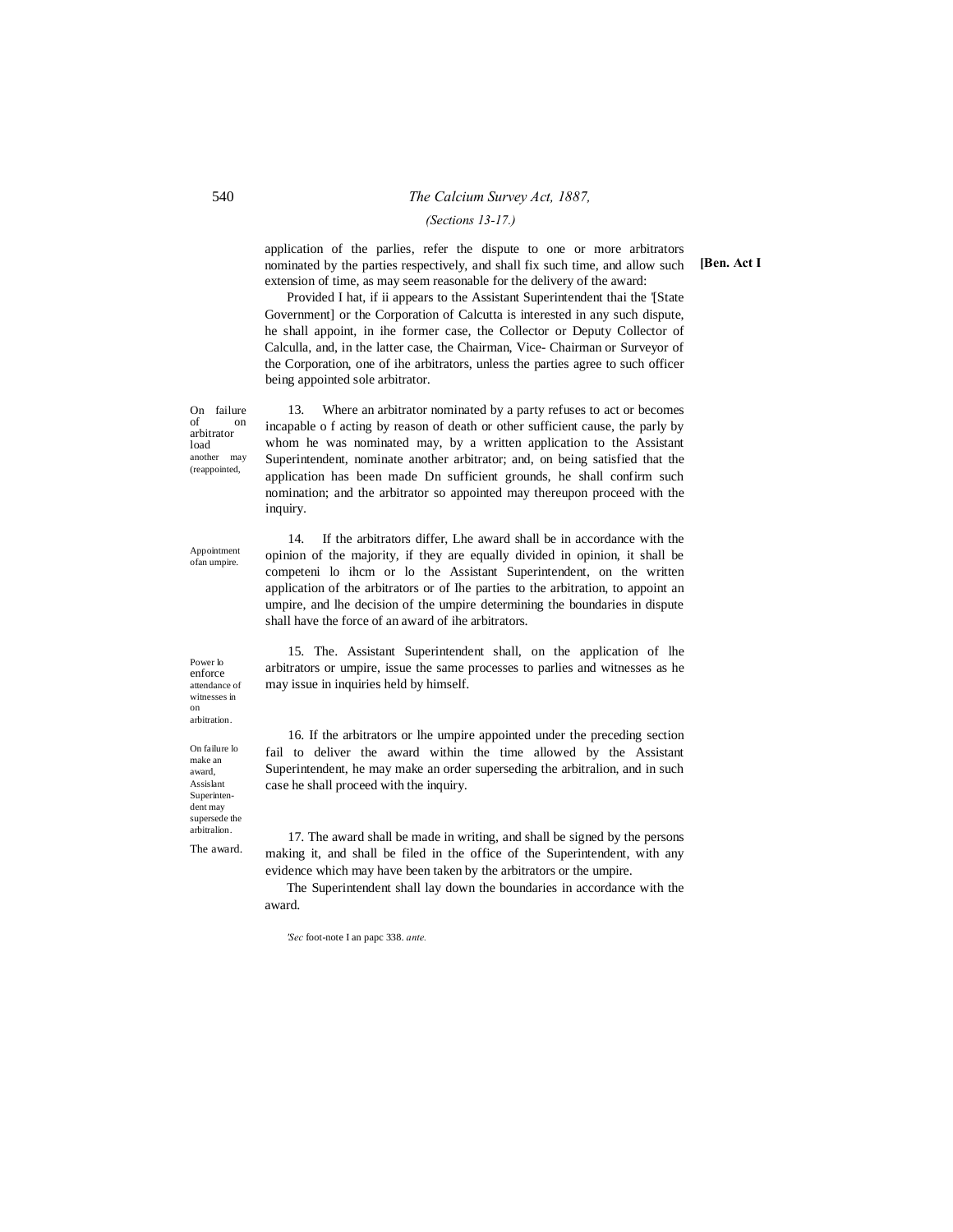## *The Calcutta Survey Act, 1887.* 541 *(Sections 18-23.)*

18. The Superinleridenl may al any time causc lo be crcctcd, on any land which is to be, or has been, surveyed under ihis Act, temporary or permanent boundary-marks of such materials and in such number and manner as he may determine to be sufficient.

19. When any temporary boundary-mark has been erected under the last preceding section, the Superintendent may causc a notice in writing under his hand to be served on the owner or person in occupation of the land or premises whereon, or adjoining which, such boundary- mark is situate, requiring him lo maintain and keep in repair such boundary-mark till the survey has been completed.

20. After the survey of any pan of the town has been completed, the Superintendent shall deposit all maps, field-books, proceedings, awards and all other documents connected with the survey of such part in the Municipal Office of the Corporation of Calcutta.

Any person interested in the survey may, at any time within two months from the date of such deposit, which date shall be notified in the *<sup>1</sup> [Official Gazette],* inspect such documents free of charge.

And, if during such period any objection to the survey be lodged with the Superintendent, such o.bjeciion shall be decided by the Superintendent, or by such officer as the $3$ [State Government] may appoint in this behalf.

21. After all objections lodged under the last preceding section have been decided, the '[State Government] shall, if it approves the survey, signify such approval by notification in the *^Official Gazette].*

22. No suit shall lie to set aside any demarcation of boundaries made under the provisions of this Act unless brought within one year from the dale of the notification mentioned in the last preceding section.

23. The  $\frac{1}{1}$ [Stale Government] may lay down rules not being inconsistent with ihis Acl lo provide for the preparation of maps and for the collection and record of any information in respect of any land lo be surveyed under this Act, and generally for the proper performance of all things to be done and for the regulation of all proceedings to be taken under this Act. *(Sections 24-27.)*

24. Every nolicc in and by this Act required to be served on any person

 $\overline{a}$ 

Superinte n- Ueni may erect boundarymarks.

Maintena nce aftemporary boundarymarks.

All documents connccted wilhthc survey to be sent to ihe Municipal office,

Approval of the survey by the Stale Government lobe notified.

No suit shall lie unless brought within one year.

State Government may make rules under the Act.

of 1887.]

*<sup>-</sup>See* Tooi-note I on page 538. *ante.*

*<sup>&#</sup>x27;See* fool-note 1 on page 538, *nine.*